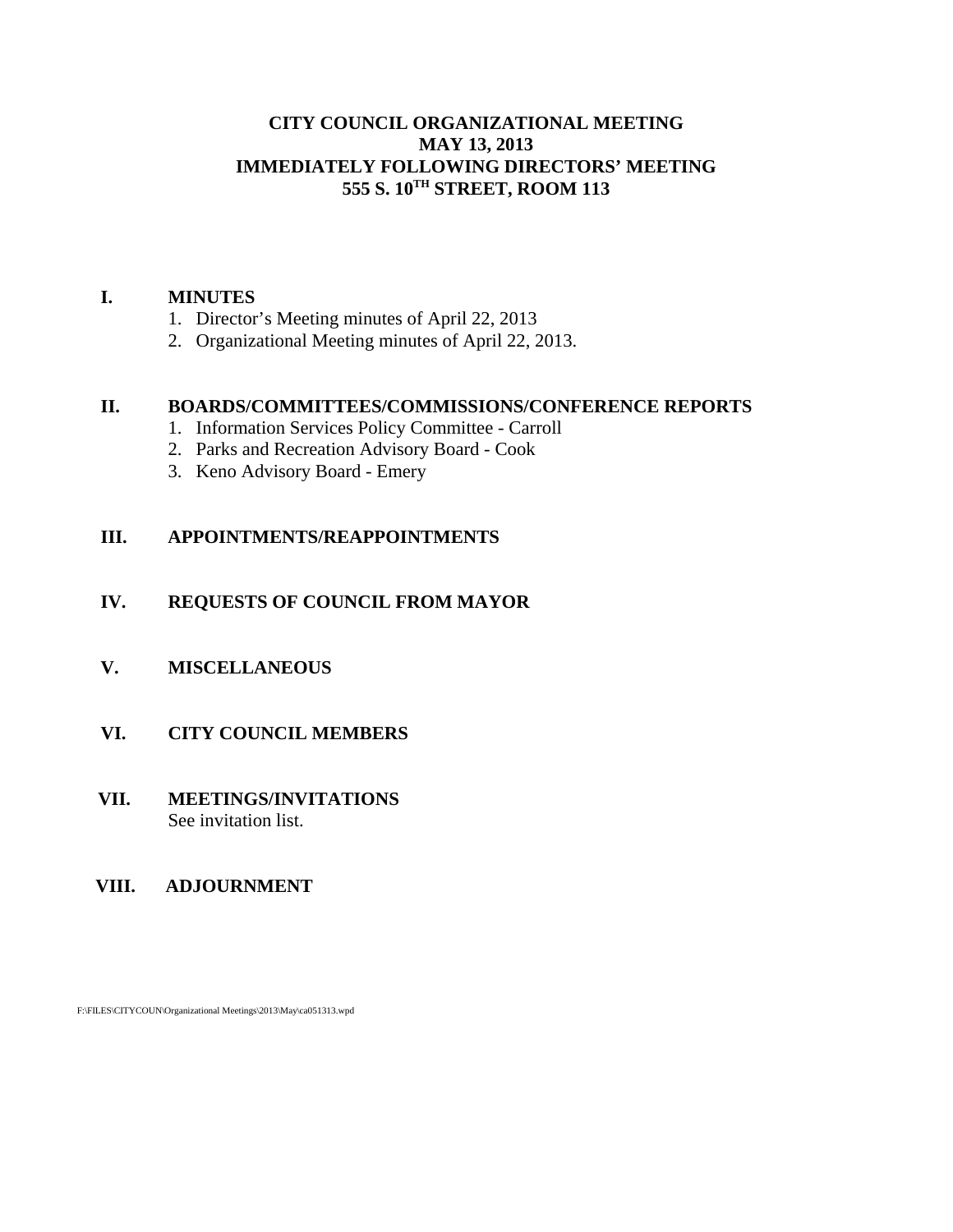### **MINUTES CITY COUNCIL ORGANIZATIONAL MEETING MAY 13, 2013**

- **Present:** Jon Camp, Vice Chair; Gene Carroll; Jonathan Cook; Doug Emery; Lloyd Hinkley; and DiAnna Schimek
- **Absent:** Carl Eskridge, Chair

**Others:** Rick Hoppe, Chief of Staff; and Trish Owen, Deputy Chief of Staff

Vice Chair Camp opened the meeting at 2:21 p.m. and announced the location of the Open Meetings Act.

Camp stated he, and sure everyone else, has enjoyed working with Council colleagues. Hinkley commented he has never had this type of cooperation before. Appreciate the Directors and everyone in the Mayor's office. He stated he has always received everything he asked for, and more. Appreciate very much. Schimek seconded Hinkley's comments, adding she sometimes feels guilty calling or emailing Directors but always received timely responses. Thanks. Carroll added his thanks to everyone.

### **I. MINUTES**

- 1. Director's Meeting minutes of April 22, 2013
- 2. Organizational Meeting minutes of April 22, 2013.

The minutes were presented and with no corrections placed on file in Council office.

### **II. BOARDS/COMMITTEES/COMMISSIONS/CONFERENCE REPORTS**

### **1. Information Services Policy Committee - Carroll**

Councilman Carroll unable to attend this meeting.

Camp took the opportunity to state Carroll put in a lot of work on this committee, especially the phone transfer to Voip, and want to extend Council's thanks.

### **2. Parks and Recreation Advisory Board - Cook**

Cook stated they discussed the golf committee and revenue rounds. So far this season, September through March, rounds for all four golf courses have almost identical numbers, 10,000. This has never happened before. The chart goes back to 1991, even before the Highlands opened, and you will see there always has been a difference between courses. Camp asked, on the chart, what trends do you see? Cook replied the trend shows we're down for all courses. Camp asked for thoughts on the condition. Emery stated the PGA now has a group here who is looking at the golf courses. They felt like Lincoln's 40,000 rounds per course was exceptional, and much higher than most locations. Don't know if we can necessarily judge on the last couple of years. Last year we played year round. This year there wasn't a lot of playing in December, January, February, and even March, which often is a month when you can play golf. The weather was challenging. Don't know if indicative of a trend. Cook stated if you look back at the trend, going into the '90's, many more golf courses were built. A lot more competition. It doesn't mean our courses are perhaps only in okay shape, it means we have a lot more competition.

Emery stated at a meeting heard it's unusual when the PGA goes in to look at golf courses. Usually they're asked to because rounds have fallen off, but in Lincoln rounds have not. Hinkley added the